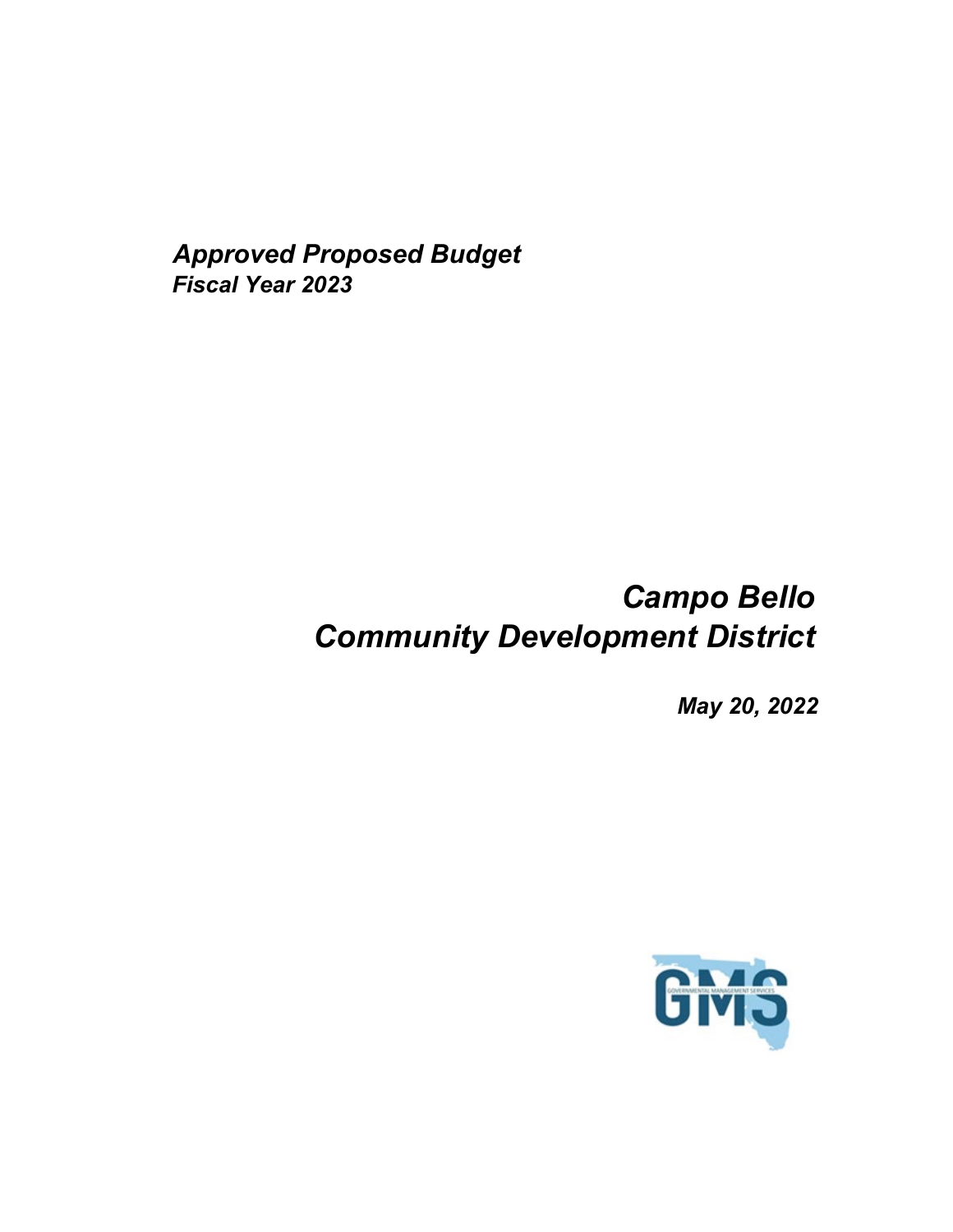# **Campo Bello**

**Community Development District General Fund** 

| <b>Description</b>             | FY2022<br>Adopted<br><b>Budget</b> | Actual<br>thru<br>4/30/22 | Projected<br><b>Next</b><br>5 Months                       | <b>Total</b><br>Projected at<br>9/30/22                       | FY2023<br>Adopted<br><b>Budget</b>                         |
|--------------------------------|------------------------------------|---------------------------|------------------------------------------------------------|---------------------------------------------------------------|------------------------------------------------------------|
| <b>Revenues</b>                |                                    |                           |                                                            |                                                               |                                                            |
| <b>Maintenance Assessments</b> | \$132,818                          | \$119,830                 | \$12,988                                                   | \$132,818                                                     | \$132,818                                                  |
| <b>Total Revenues</b>          | \$132,818                          | \$119,830                 | \$12,988                                                   | \$132,818                                                     | \$132,818                                                  |
| <b>Expenditures</b>            |                                    |                           |                                                            |                                                               |                                                            |
| <b>Administrative</b>          |                                    |                           |                                                            |                                                               |                                                            |
| <b>Engineering Fees</b>        | \$12,000                           | \$0                       | \$5,000                                                    | \$5,000                                                       | \$12,000                                                   |
| Arbitrage                      | \$600                              | \$550                     | \$0                                                        | \$550                                                         | \$550                                                      |
| Dissemination Agent            | \$2,500                            | \$1,458                   | \$1,042                                                    | \$2,500                                                       | \$2,500                                                    |
| Assessment Roll                | \$4,000                            | \$4,000                   | \$0                                                        | \$4,000                                                       | \$4,000                                                    |
| <b>Attorney Fees</b>           | \$15,000                           | \$3,312                   | \$11,688                                                   | \$15,000                                                      | \$15,000                                                   |
| Annual Audit                   | \$5,000                            | \$3,500                   | \$0                                                        | \$3,500                                                       | \$3,600                                                    |
| <b>Trustee Fees</b>            | \$6,000                            | \$4,041                   | \$0                                                        | \$4,041                                                       | \$4,041                                                    |
| Management Fees                | \$36,000                           | \$21,000                  | \$15,000                                                   | \$36,000                                                      | \$38,880                                                   |
| Telephone                      | \$50                               | \$0                       | \$50                                                       | \$50                                                          | \$50                                                       |
| Postage                        | \$750                              | \$33                      | \$250                                                      | \$283                                                         | \$500                                                      |
| Insurance                      | \$6,000                            | \$5,435                   | \$0                                                        | \$5,435                                                       | \$6,114                                                    |
| Printing & Binding             | \$1,000                            | \$16                      | \$350                                                      | \$366                                                         | \$500                                                      |
| Legal Advertising              | \$2,500                            | \$221                     | \$750                                                      | \$971                                                         | \$2,500                                                    |
|                                | \$700                              | \$257                     | \$513                                                      | \$770                                                         | \$1,000                                                    |
| <b>Other Current Charges</b>   |                                    |                           |                                                            |                                                               |                                                            |
| Website Administration         | \$1,000                            | \$583                     | \$417                                                      | \$1,000                                                       | \$1,000                                                    |
| Office Supplies                | \$150                              | \$0                       | \$150                                                      | \$150                                                         | \$150                                                      |
| Dues, Licenses & Subscriptions | \$175                              | \$175                     | \$0                                                        | \$175                                                         | \$175                                                      |
| 1st Quarter Operating          | \$21,835                           | \$0                       | \$0                                                        | \$0                                                           | \$0                                                        |
| <b>Total Administrative</b>    | \$115,260                          | \$44,581                  | \$35,210                                                   | \$79,791                                                      | \$92,560                                                   |
| Field                          |                                    |                           |                                                            |                                                               |                                                            |
| Contingency                    | \$17,558                           | \$0                       | \$17,558                                                   | \$17,558                                                      | \$40,258                                                   |
| <b>Total Field</b>             | $\overline{$}17,558$               | \$0                       | $\overline{$}17,558$                                       | \$17,558                                                      | \$40,258                                                   |
| <b>Total Expenditures</b>      | \$132,818                          | \$44,581                  | \$52,767                                                   | \$97,348                                                      | \$132,818                                                  |
| <b>Assigned Fund Balance</b>   | \$0                                | \$75,248                  | ( \$39,779)                                                | \$35,469                                                      | (50)                                                       |
|                                |                                    |                           |                                                            |                                                               |                                                            |
|                                | Land Use                           | No. of Units              | <b>Annual Net</b><br><b>O&amp;M Assessment</b><br>Per Unit | <b>Annual Gross*</b><br><b>O&amp;M Assessment</b><br>Per Unit | <b>Annual Gross*</b><br><b>O&amp;M Assessment</b><br>Total |
|                                |                                    |                           |                                                            |                                                               |                                                            |
|                                | Main Site                          |                           |                                                            |                                                               |                                                            |
|                                | Single Family<br><b>Twin Home</b>  | 30<br>440                 | \$<br>272.73<br>\$<br>272.73                               | \$<br>287.08<br>287.08                                        | \$<br>8,612.40<br>\$<br>126,315.20                         |
|                                | Sub-Total                          | 470                       |                                                            | \$                                                            | \$<br>134,927.60                                           |
|                                | <b>Annex</b>                       |                           |                                                            |                                                               |                                                            |
|                                | Single Family                      | $\mathbf{1}$              | \$<br>272.73                                               | \$<br>287.08                                                  | 287.08<br>\$                                               |
|                                | <b>Twin Home</b>                   | 16                        | \$<br>272.73                                               | \$<br>287.08                                                  | \$<br>4,593.28                                             |
|                                | Sub-Total                          | 17                        |                                                            |                                                               | \$<br>4,880.36                                             |
|                                | <b>Totals</b>                      | 487                       |                                                            |                                                               | 139,807.96<br>\$                                           |
|                                |                                    |                           |                                                            | Less: Discounts/Commissions (5%)                              | \$<br>(6,990.40)                                           |
|                                |                                    |                           |                                                            |                                                               | \$<br>132,817.56                                           |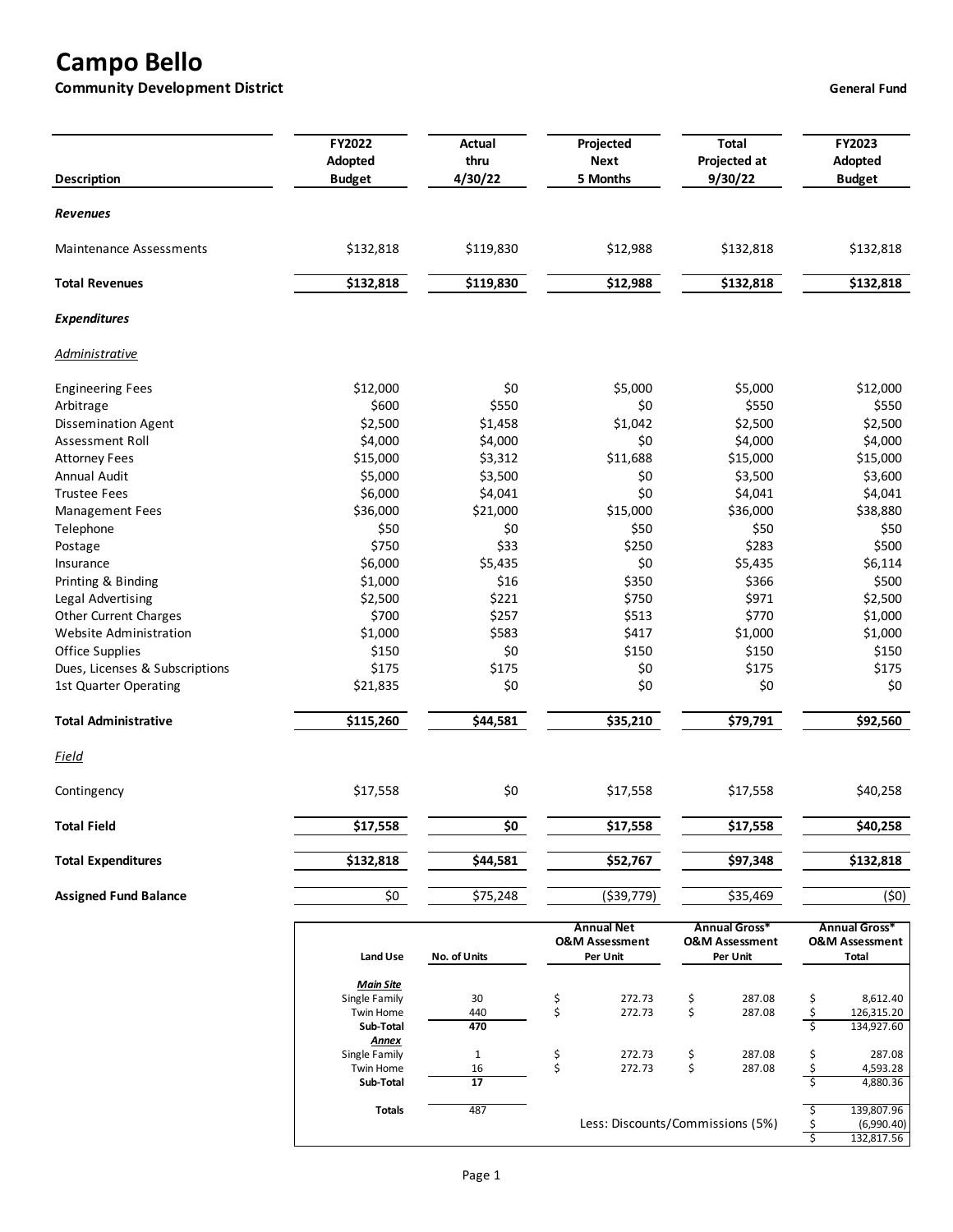## **Campo Bello Community Development District** GENERAL FUND BUDGET

#### **REVENUES:**

#### *Maintenance Assessments*

The District will levy a Non-Ad Valorem assessment on all the platted lots within the District to pay all of the operating expenses for the Fiscal Year in accordance with the adopted budget.

**\_\_\_\_\_\_\_\_\_\_\_\_\_**

#### **EXPENDITURES:**

#### **Administrative:**

#### *Engineering Fees*

The District's engineer will be providing general engineering services to the District, i.e. attendance and preparation for monthly board meetings, review invoices, etc.

#### *Dissemination Agent*

The District is required by the Security and Exchange Commission to comply with Rule 15(c)(2)-12(b)(5), which relates to additional reporting requirements for un-rated bond issues.

#### *Arbitrage*

The District is required to have an annual arbitrage rebate calculation on the District's Bonds. The District will contract with an independent auditing firm to perform the calculations.

#### Assessment Roll

Represents cost associated with annually levying and collection Non-Ad Valorem Assessments utilized to fund the operating and debt service cost of the District.

#### *Attorney Fees*

The District's legal counsel will be providing general legal services to the District, i.e. attendance and preparation for monthly meetings, review operating & maintenance contracts, etc.

#### *Annual Audit*

The District is required annually to conduct an audit of its financial records by an Independent Certified Public Accounting Firm.

#### *Trustee Fees*

The District bonds will be held and administered by a Trustee. This represents the trustee annual fee.

#### *Management Fees*

The District receives Management, Accounting and Administrative services as part of a Management Agreement with Governmental Management Services – South Florida, LLC.

#### *Telephone*

Telephone and fax machine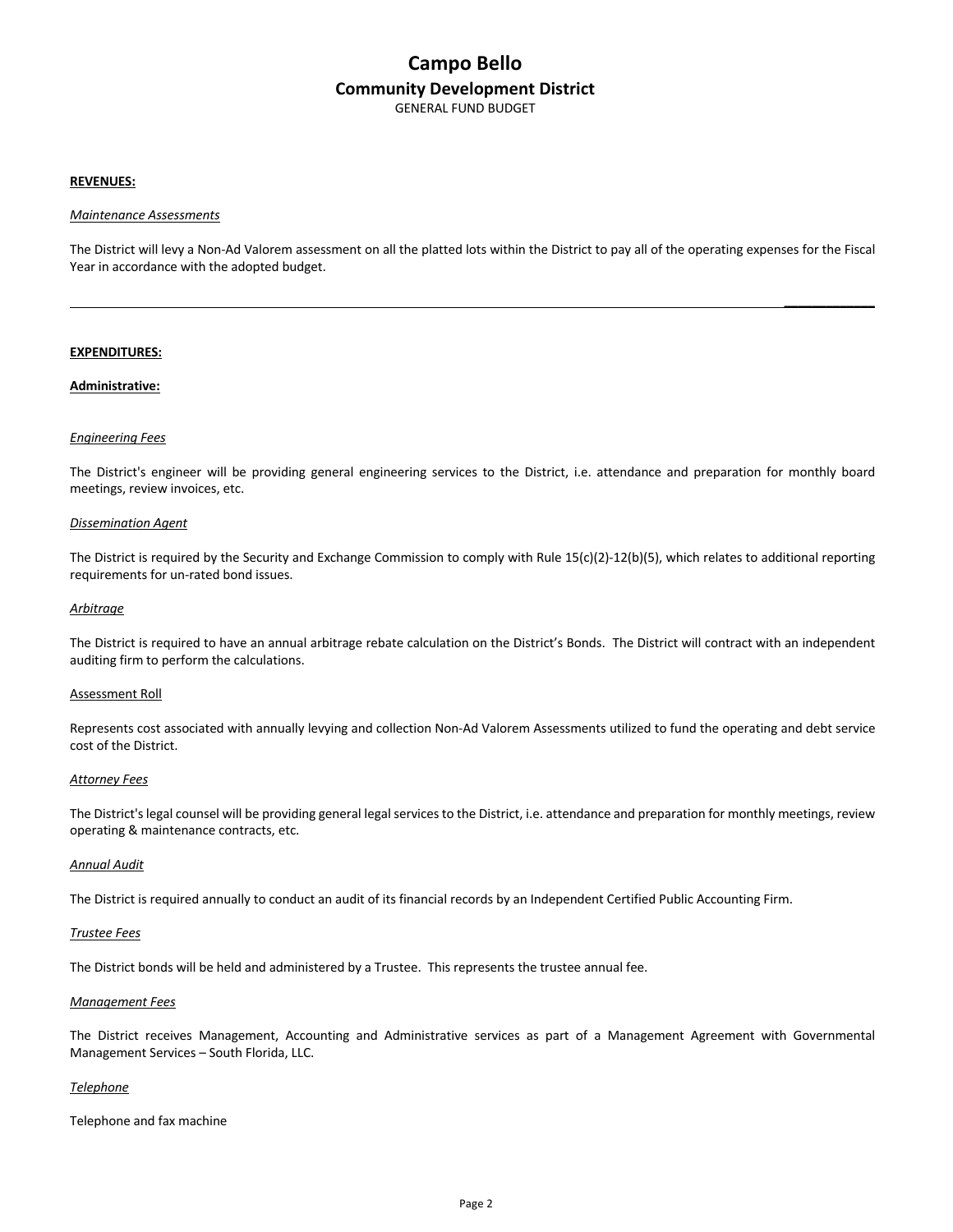## **Campo Bello Community Development District** GENERAL FUND BUDGET

#### **Administrative: (continued)**

#### *Postage*

Mailing of agenda packages, overnight deliveries, correspondence, etc.

### *Insurance*

The District's General Liability & Public Officials Liability Insurance policy is with a qualified entity that specializes in providing insurance coverage to governmental agencies. The amount is based upon similar Community Development Districts.

#### *Printing & Binding*

Printing and Binding agenda packages for board meetings, printing of computerized checks, stationary, envelopes etc

#### *Legal Advertising*

The District is required to advertise various notices for monthly Board meetings, public hearings etc in a newspaper of general circulation.

#### *Other Current Charges*

Bank charges and any other miscellaneous expenses that incurred during the year.

### *Website Administration*

Per Chapter 2014-22, Laws of Florida, all Districts must have a website to provide detailed information on the CDD as well as links to useful websites regarding Compliance issues. This website will be maintained by GMS-SF, LLC and updated monthly.

#### *Office Supplies*

Miscellaneous office supplies

#### *Dues, Licenses & Subscriptions*

The District is required to pay an annual fee to the Department of Economic Opportunity for \$175. This is the only expense under this category for the District.

#### *1st Quarter Operating*

Total expenditures needed to operate the beginning of the first quarter for the district.

#### **FIELD**

#### *Contingency*

Represents any un-budgeted expense.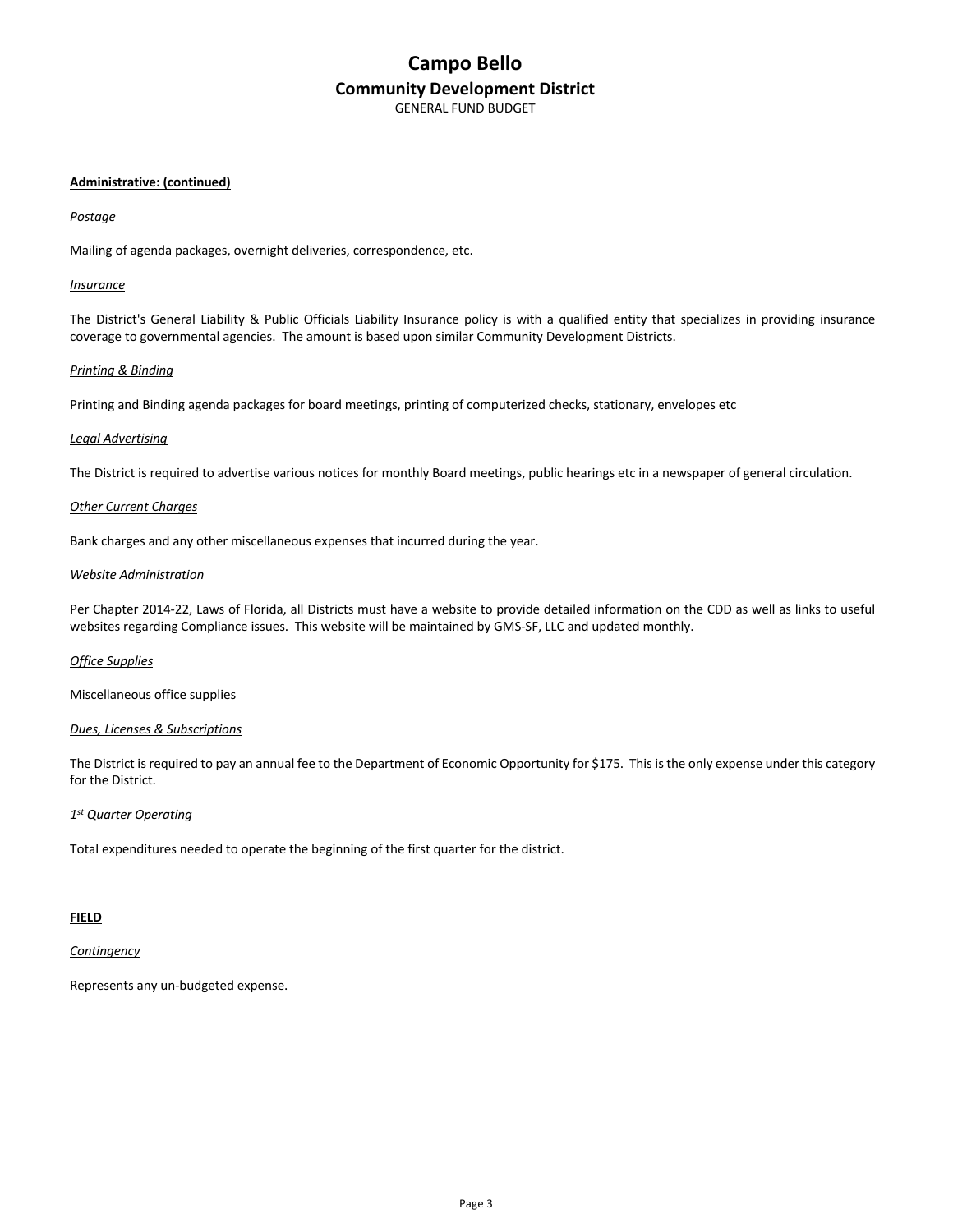# **Campo Bello Debt Service Fund**

**Community Development District Series 2019** Series 2019 Special Assessment Bond

 $\frac{1}{5}$  406,363

| <b>Description</b>                                               | FY2022<br>Adopted<br><b>Budget</b> | <b>Actual</b><br>thru<br>4/30/22 | Projected<br><b>Next</b><br>5 Months | <b>Total</b><br>Projected at<br>9/30/22 | FY2023<br>Adopted<br><b>Budget</b> |
|------------------------------------------------------------------|------------------------------------|----------------------------------|--------------------------------------|-----------------------------------------|------------------------------------|
| <b>Revenues</b>                                                  |                                    |                                  |                                      |                                         |                                    |
| <b>Special Assessments</b>                                       | \$608,797                          | \$556,070                        | \$52,727                             | \$608,797                               | \$608,797                          |
| Interest Income                                                  | \$0                                | \$0                              | \$0                                  | \$0                                     | \$0                                |
| Carry Forward Surplus <sup>(1)</sup>                             | \$421,123                          | \$421,416                        | \$0                                  | \$421,416                               | \$432,320                          |
| <b>Total Revenues</b>                                            | \$1,029,920                        | \$977,486                        | \$52,727                             | \$1,030,213                             | \$1,041,117                        |
| <b>Expenditures</b>                                              |                                    |                                  |                                      |                                         |                                    |
| <b>Series 2019</b>                                               |                                    |                                  |                                      |                                         |                                    |
| Interest 12/15                                                   | \$198,106                          | \$198,106                        | \$0                                  | \$198,106                               | \$194,775                          |
| Principal 12/15                                                  | \$205,000                          | \$0                              | \$205,000                            | \$205,000                               | \$210,000                          |
| Interest 06/15                                                   | \$194,775                          | \$0                              | \$194,775                            | \$194,775                               | \$191,363                          |
| <b>Total Expenditures</b>                                        | \$597,881                          | \$198,106                        | \$399,775                            | \$597,881                               | \$596,138                          |
| <b>Other Financing Sources/(Uses)</b>                            |                                    |                                  |                                      |                                         |                                    |
| Interfund Transfer Out                                           | \$0                                | (512)                            | \$0                                  | (512)                                   | \$0                                |
| <b>Total Other Financing Sources/(Uses)</b>                      | \$0                                | (512)                            | \$0                                  | (512)                                   | \$0                                |
| <b>EXCESS REVENUES</b>                                           | \$432,039                          | \$779,368                        | ( \$347,048)                         | 5432,320                                | \$444,980                          |
| <sup>(1)</sup> Carry forward is net of Reserve Fund requirement. |                                    |                                  |                                      | 12/15/23 Interest                       | \$<br>191,363                      |
|                                                                  |                                    |                                  |                                      | 12/15/23 Principal                      | \$<br>215,000                      |

|                  |              | <b>Annual Net</b>                |          | Annual Gross*          |          | Annual Gross*          |            |
|------------------|--------------|----------------------------------|----------|------------------------|----------|------------------------|------------|
|                  |              | <b>Debt Assessment</b>           |          | <b>Debt Assessment</b> |          | <b>Debt Assessment</b> |            |
| Land Use         | No. of Units | Per Unit                         |          | Per Unit               |          | Total                  |            |
| <b>Main Site</b> |              |                                  |          |                        |          |                        |            |
| Single Family    | 30           | \$                               | 1,531.00 | \$                     | 1,611.58 |                        | 48,347.40  |
| <b>Twin Home</b> | 440          | \$                               | 1,231.00 | \$                     | 1,295.79 |                        | 570,147.60 |
| Sub-Total        | 470          |                                  |          |                        |          |                        | 618,495.00 |
| Annex            |              |                                  |          |                        |          |                        |            |
| Single Family    | $\mathbf{1}$ | \$                               | 1,531.00 | \$                     | 1,611.58 | \$                     | 1,611.58   |
| <b>Twin Home</b> | 16           |                                  | 1,231.00 | \$                     | 1.295.79 |                        | 20,732.64  |
| Sub-Total        | 17           |                                  |          |                        |          |                        | 22,344.22  |
| <b>Totals</b>    | 487          |                                  |          |                        |          |                        | 640,839.22 |
|                  |              | Less: Discounts/Commissions (5%) |          |                        |          | (32,041.96)            |            |
|                  |              |                                  |          |                        |          |                        | 608,797.26 |